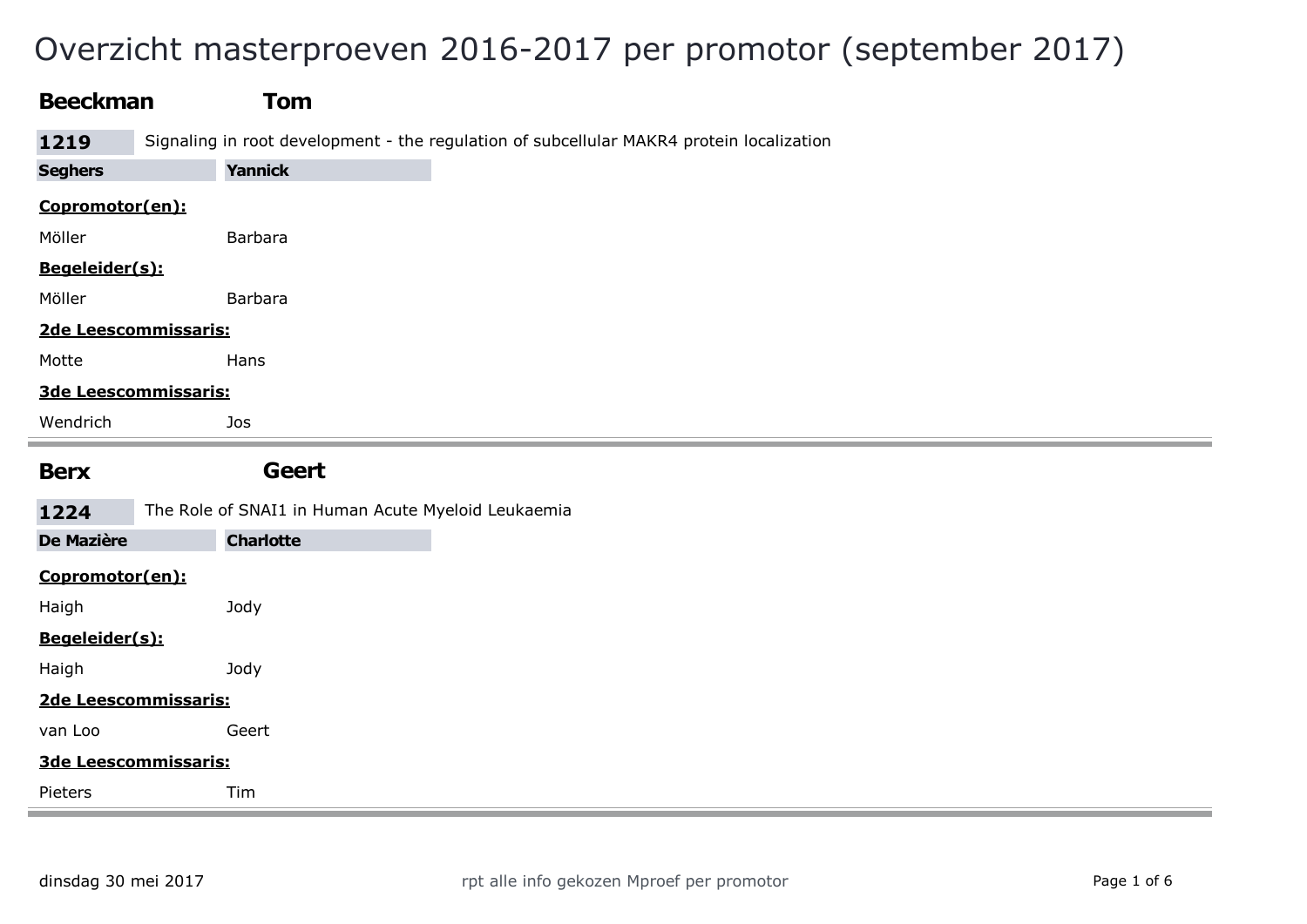| <b>Guilini</b>       | Katja                             |                                                                                                                                |
|----------------------|-----------------------------------|--------------------------------------------------------------------------------------------------------------------------------|
| 1259                 | from an ex situ tracer experiment | The effects of organic enrichment of jelly-falls and aquaculture on meiobenthic community composition and functioning: results |
| <b>Festjens</b>      | <b>Felien</b>                     |                                                                                                                                |
| Copromotor(en):      |                                   |                                                                                                                                |
| Vanreusel            | Ann                               |                                                                                                                                |
| Begeleider(s):       |                                   |                                                                                                                                |
| Guilini              | Katja                             |                                                                                                                                |
| 2de Leescommissaris: |                                   |                                                                                                                                |
| Sweetman             | Andrew                            |                                                                                                                                |
| 3de Leescommissaris: |                                   |                                                                                                                                |
| Vanreusel            | Ann                               |                                                                                                                                |

### Hoffmann Maurice

912 Terrain use and social interactions of Konik ponies and Scottish highland cattle in the Flemish nature reserve "De Westhoek". De Munck Matteo Copromotor(en): Vervaecke Hilde Begeleider(s):

#### 2de Leescommissaris:

Van Uytvanck Jan

Vervaecke Hilde

#### 3de Leescommissaris:

Cosyns Eric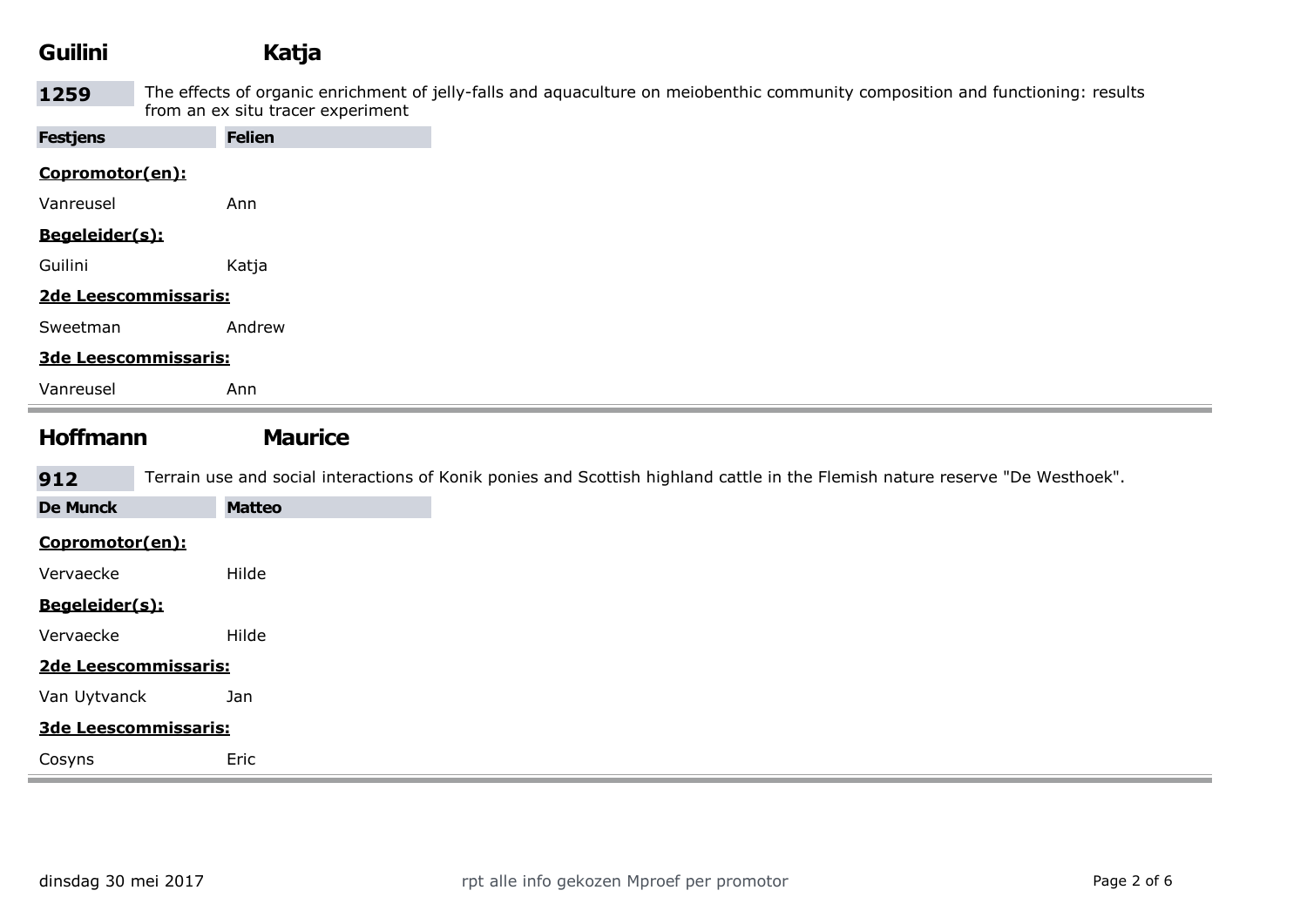| Inzé                 | <b>Dirk</b>                                                  |
|----------------------|--------------------------------------------------------------|
| 1272                 | Combining growth-enhancing transgenes in maize               |
| <b>De Coninck</b>    | <b>Vital</b>                                                 |
| Copromotor(en):      |                                                              |
| Nelissen             | Hilde                                                        |
| Begeleider(s):       |                                                              |
| De Block             | Jolien                                                       |
| 2de Leescommissaris: |                                                              |
| Depuydt              | Stephen                                                      |
| 3de Leescommissaris: |                                                              |
| Vanholme             | Bartel                                                       |
| Lens                 | <b>Luc</b>                                                   |
| 1276                 | Pollinator communities of avocado orchards in southern Spain |
| <b>Faes</b>          | <b>Sofie</b>                                                 |
| Copromotor(en):      |                                                              |
| de la Peña           | Eduardo                                                      |
| Begeleider(s):       |                                                              |
| de la Peña           | Eduardo                                                      |
| 2de Leescommissaris: |                                                              |
| De Neve              | Liesbeth                                                     |
|                      |                                                              |
|                      | 3de Leescommissaris:                                         |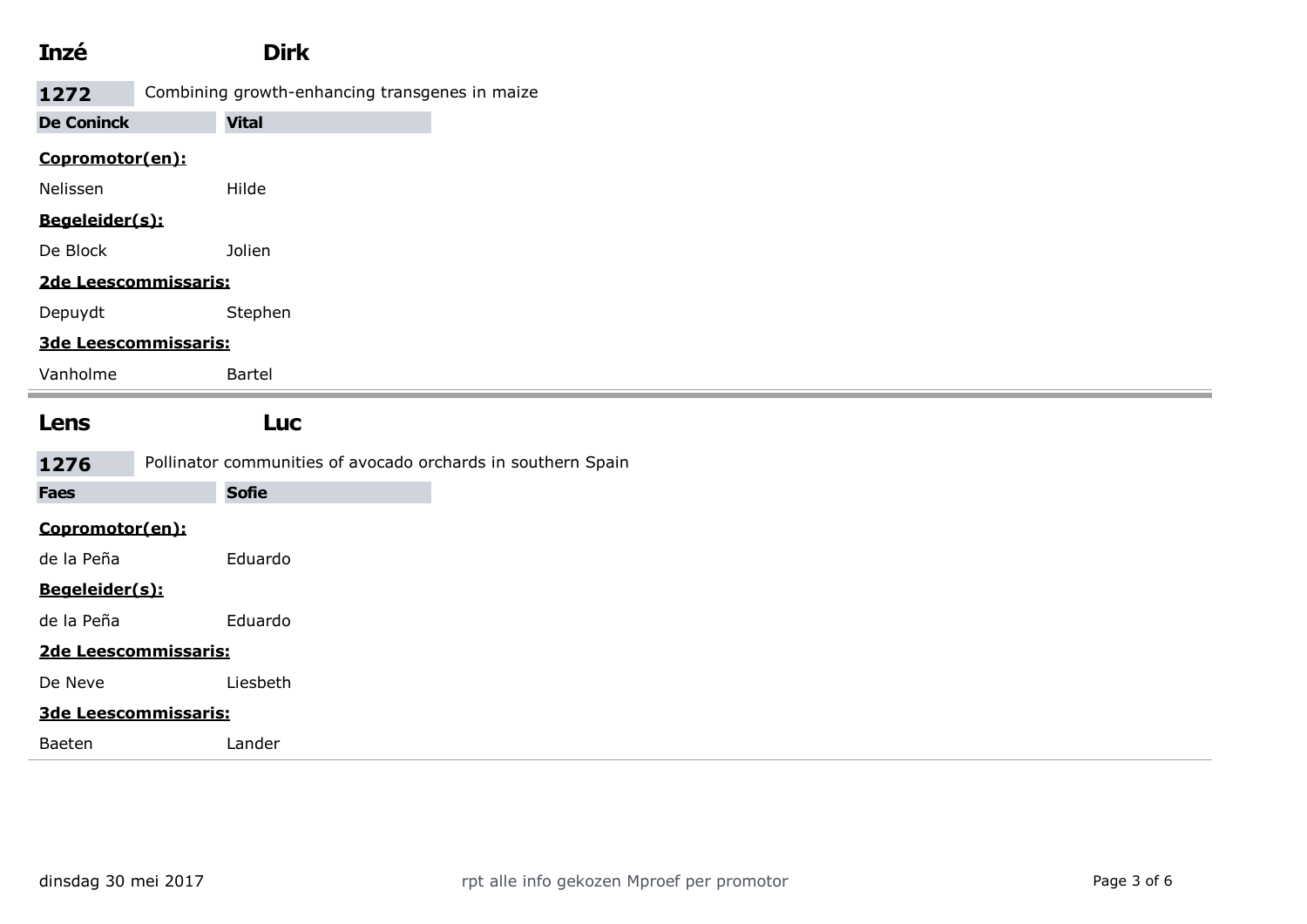| 1277                  | Does the use of bird feeders lead to a higher pathogen load? |                                                                                                                    |
|-----------------------|--------------------------------------------------------------|--------------------------------------------------------------------------------------------------------------------|
| <b>Poppe</b>          | <b>Brenn</b>                                                 |                                                                                                                    |
| Copromotor(en):       |                                                              |                                                                                                                    |
| De Neve               | Liesbeth                                                     |                                                                                                                    |
| Begeleider(s):        |                                                              |                                                                                                                    |
| De Keukeleire         | Daan                                                         |                                                                                                                    |
| 2de Leescommissaris:  |                                                              |                                                                                                                    |
| Strubbe               | <b>Diederik</b>                                              |                                                                                                                    |
| 3de Leescommissaris:  |                                                              |                                                                                                                    |
| Martel                | An                                                           |                                                                                                                    |
| 1278                  |                                                              | Parental feeding strategies, Hg contamination and offspring DNA damage in Lesser black-backed gulls (Larus fuscus) |
| <b>Van Wassenhove</b> | Eva                                                          |                                                                                                                    |
| Copromotor(en):       |                                                              |                                                                                                                    |
| De Neve               | Liesbeth                                                     |                                                                                                                    |
| Begeleider(s):        |                                                              |                                                                                                                    |
| Santos                | Catia                                                        |                                                                                                                    |
| 2de Leescommissaris:  |                                                              |                                                                                                                    |
|                       |                                                              |                                                                                                                    |
| Stienen               | Eric                                                         |                                                                                                                    |
| 3de Leescommissaris:  |                                                              |                                                                                                                    |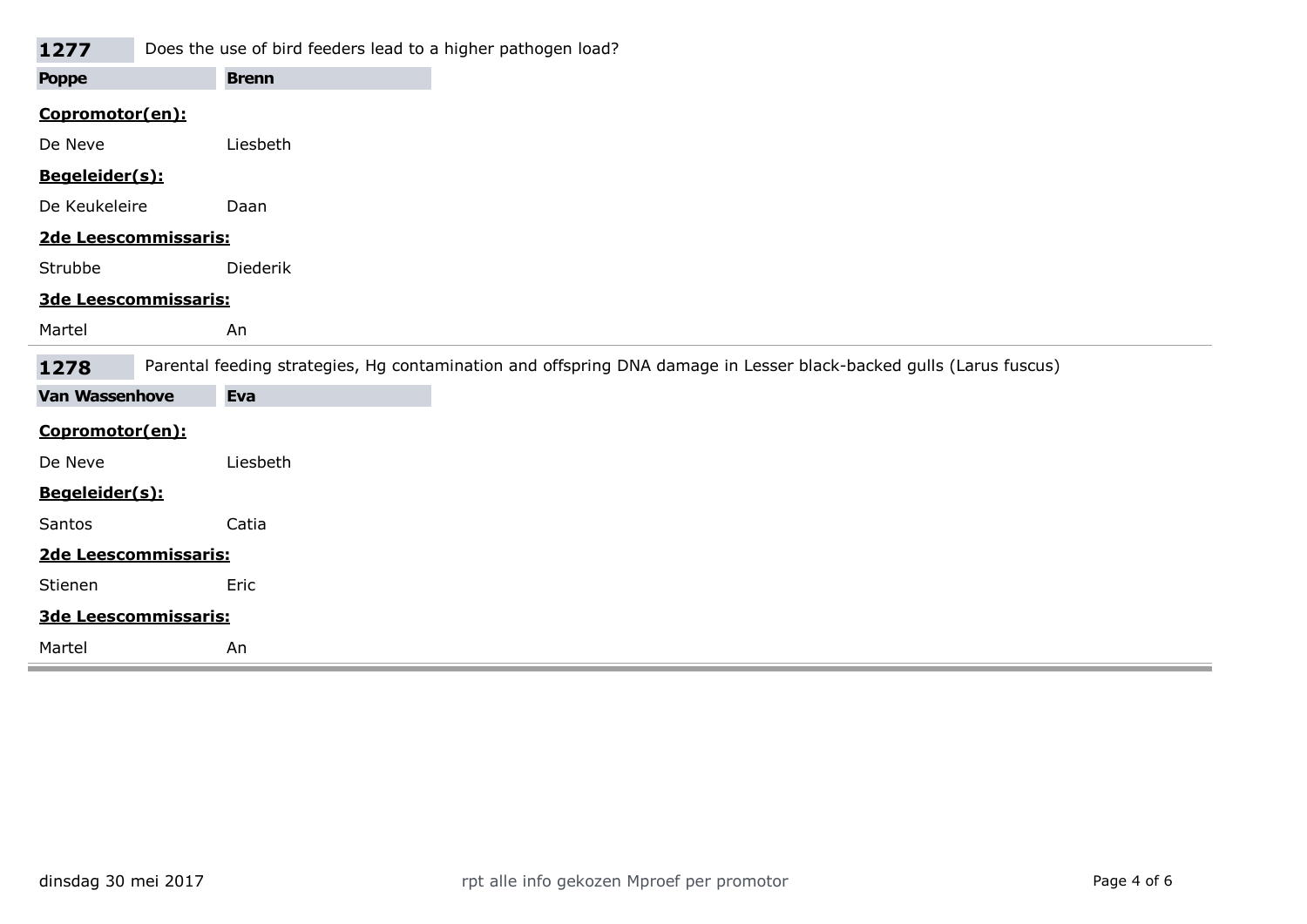| <b>Reubens</b>       | Jan                                                                             |
|----------------------|---------------------------------------------------------------------------------|
| 1289                 | Spawning migration of the European eel (Anguilla anguilla L.) in a tidal system |
| <b>Saerens</b>       | <b>Toon</b>                                                                     |
| Copromotor(en):      |                                                                                 |
| Moens                | Tom                                                                             |
| Goethals             | Peter                                                                           |
| Begeleider(s):       |                                                                                 |
| Verhelst             | Pieterjan                                                                       |
| 2de Leescommissaris: |                                                                                 |
| Goethals             | Peter                                                                           |
| 3de Leescommissaris: |                                                                                 |
| Van Wichelen         | Jeroen                                                                          |

## Vandenbroucke Thijs

| What caused the extinction of the chitinozoans?<br>1303 |             |  |  |
|---------------------------------------------------------|-------------|--|--|
| <b>Bas</b>                                              | <b>Jana</b> |  |  |
| Copromotor(en):                                         |             |  |  |
| Emsbo                                                   | Poul        |  |  |
| Begeleider(s):                                          |             |  |  |
| De Weirdt                                               | Julie       |  |  |
| 2de Leescommissaris:                                    |             |  |  |
| Sabbe                                                   | Koen        |  |  |
| 3de Leescommissaris:                                    |             |  |  |
| Louwye                                                  | Stephen     |  |  |